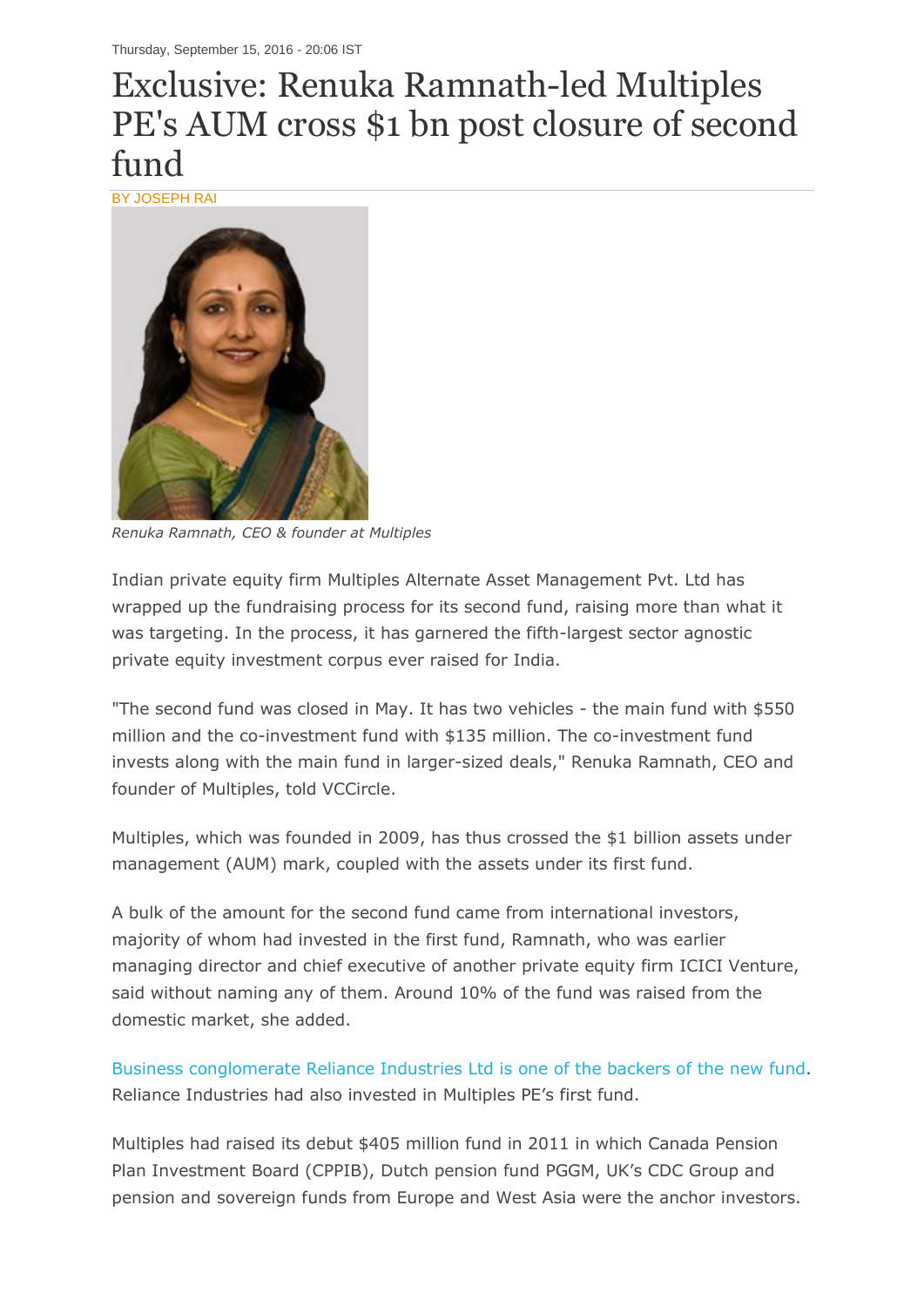In April, [World Bank's private investment arm International Finance Corporation](http://www.vccircle.com/news/alternative-investment/2016/04/14/ifc-commits-406m-pe-firm-multiples-second-fund)  [\(IFC\) said it proposed to put in \\$40.6 million in Multiples' second fund that was](http://www.vccircle.com/news/alternative-investment/2016/04/14/ifc-commits-406m-pe-firm-multiples-second-fund)  [looking to raise a total of \\$550-600 million.](http://www.vccircle.com/news/alternative-investment/2016/04/14/ifc-commits-406m-pe-firm-multiples-second-fund)

Last year, VCCircle had reported that Multiples has received commitment for \$400 million from international investors for its second fund and has also [raised the target](http://www.vccircle.com/news/alternative-investment/2015/04/30/multiples-pe-raises-size-new-fund-600m-raises-400m-make-first)  [size of the new fund by a fifth to \\$600 million.](http://www.vccircle.com/news/alternative-investment/2015/04/30/multiples-pe-raises-size-new-fund-600m-raises-400m-make-first)

As first reported by VCCircle, [Multiples was earlier targeting to raise \\$500 million in](http://www.vccircle.com/news/alternative-investment/2014/12/04/multiples-pe-nears-first-close-second-fund-300m)  [its second outing and had already got commitment of \\$300 million by December](http://www.vccircle.com/news/alternative-investment/2014/12/04/multiples-pe-nears-first-close-second-fund-300m)  [2014.](http://www.vccircle.com/news/alternative-investment/2014/12/04/multiples-pe-nears-first-close-second-fund-300m)

## **Second fund investments**

The second fund would be fully deployed in the next two-and-a-half years in 10-12 companies, Ramnath said. It will invest in the \$50-100 million range against a ticket size of \$20-25 million for its first fund, she added.

[It has already made investments in three companies from the new fund,](http://www.vccircle.com/news/media-entertainment/2015/06/12/multiples-pe-hiking-stake-pvr-cinema-just-under-20-55m) including a follow-on investment in its portfolio company from the first fund PVR, India's largest multiplex chain operator.

This came a year after the PE firm part-exited its investment from the maiden fund.

"The penchant for Indian consumer to watch movies with a good content is very high. Consumers are also spending more in terms of food & beverage so the overall profit of cinemas is improving because their avenue of income is going beyond ticket sales. Besides, brands are keen on advertising in cinemas where we are delivering increasing footfalls every year," said Ramnath explaining the thesis behind the follow-on investment.

The fund has also invested in Mumbai-based housing finance firm Vastu Housing Finance Corp and contract development and manufacturing firm Encube Ethicals Pvt. Ltd, she added.

The PE firm will look for investments in financial services, IT (excluding traditional services), healthcare & pharma, besides consumer and stressed/turnaround themes from the second fund. "We are not narrow in our investment thesis," Ramnath said.

## **Fund I and exits**

Multiples' Fund I backed 11 companies and has been fully deployed. It has made few quick exits in the past without sticking to the four to five year holding period for a PE firm.

[The fund marked its first full exit activity by selling its remaining stake in South](http://www.vccircle.com/news/banking/2015/01/02/multiples-pe-completes-debut-exit-sells-remaining-stake-south-indian-bank)  [Indian Bank in January 2015.](http://www.vccircle.com/news/banking/2015/01/02/multiples-pe-completes-debut-exit-sells-remaining-stake-south-indian-bank) This was its first full exit and it made Rs 235 crore against investment of Rs 165 crore.